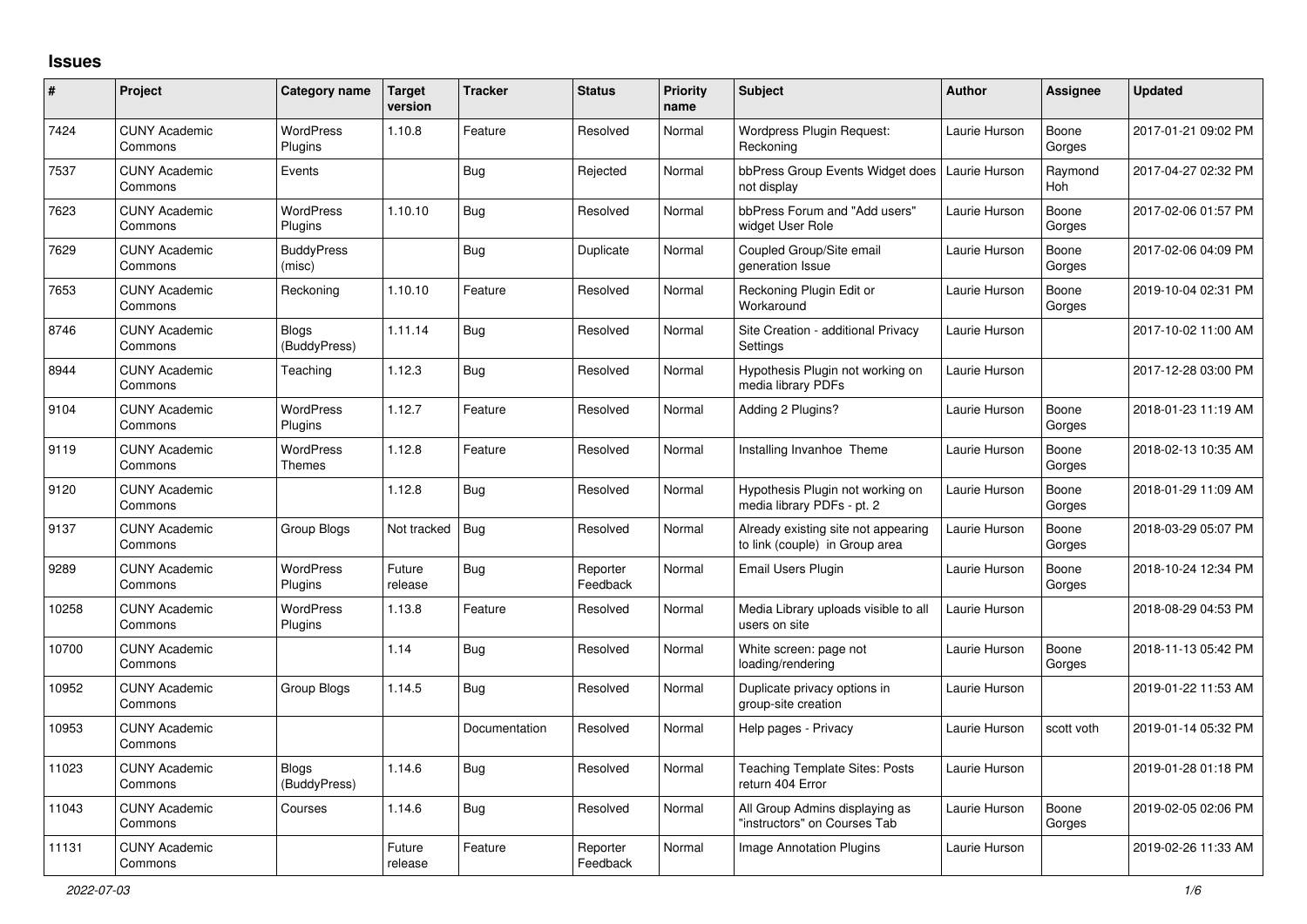| #     | Project                         | Category name               | <b>Target</b><br>version | <b>Tracker</b> | <b>Status</b>        | <b>Priority</b><br>name | <b>Subject</b>                                                            | <b>Author</b> | <b>Assignee</b>       | <b>Updated</b>      |
|-------|---------------------------------|-----------------------------|--------------------------|----------------|----------------------|-------------------------|---------------------------------------------------------------------------|---------------|-----------------------|---------------------|
| 11193 | <b>CUNY Academic</b><br>Commons | <b>WordPress</b><br>(misc)  | 1.14.11                  | Support        | Resolved             | Normal                  | <b>Embedding StoryMaps JS</b>                                             | Laurie Hurson | Raymond<br><b>Hoh</b> | 2019-04-23 10:54 AM |
| 11200 | <b>CUNY Academic</b><br>Commons | Reckoning                   | 1.14.8                   | Bug            | Resolved             | Normal                  | User Summary (Reckoning plugin)<br>not linking to single user content     | Laurie Hurson |                       | 2019-10-04 02:31 PM |
| 11201 | <b>CUNY Academic</b><br>Commons | <b>WordPress</b><br>(misc)  | 1.16                     | Feature        | Resolved             | Normal                  | Add "Request to Join this Site"<br>button?                                | Laurie Hurson | Raymond<br><b>Hoh</b> | 2019-12-04 10:51 AM |
| 11208 | <b>CUNY Academic</b><br>Commons |                             | Not tracked              | Support        | Resolved             | Normal                  | Password Protected Page Not<br>Working when page set to<br>page_for_posts | Laurie Hurson | scott voth            | 2019-03-27 03:08 PM |
| 11415 | <b>CUNY Academic</b><br>Commons | <b>WordPress</b><br>Plugins | Not tracked              | Bug            | Reporter<br>Feedback | Normal                  | Blog Subscriptions in Jetpack                                             | Laurie Hurson |                       | 2019-05-14 10:34 AM |
| 11482 | <b>CUNY Academic</b><br>Commons |                             | Not tracked              | Bug            | Resolved             | Normal                  | Page Authors on Sites create with<br>template                             | Laurie Hurson |                       | 2020-01-27 03:11 PM |
| 11674 | <b>CUNY Academic</b><br>Commons | WordPress<br>Themes         | Not tracked              | <b>Bug</b>     | Resolved             | Normal                  | Thematic theme: Remove/make<br>unavailable                                | Laurie Hurson |                       | 2019-07-30 06:01 PM |
| 11789 | <b>CUNY Academic</b><br>Commons | Courses                     | Future<br>release        | Feature        | New                  | Normal                  | Ability to remove item from Courses<br>list                               | Laurie Hurson | Sonja Leix            | 2019-09-24 12:28 PM |
| 11803 | <b>CUNY Academic</b><br>Commons | WordPress<br>Plugins        | 1.15.9                   | <b>Bug</b>     | Resolved             | Normal                  | Settings > Writing Editor Switch<br>Error                                 | Laurie Hurson | Raymond<br>Hoh        | 2019-08-28 02:48 PM |
| 11821 | <b>CUNY Academic</b><br>Commons |                             | Not tracked              | Documentation  | Resolved             | Normal                  | Broken link on commons<br>documentation post                              | Laurie Hurson | scott voth            | 2019-09-04 03:54 PM |
| 11833 | <b>CUNY Academic</b><br>Commons |                             | 1.16                     | Feature        | Resolved             | Normal                  | CC Image Plugin                                                           | Laurie Hurson |                       | 2019-11-08 10:58 AM |
| 11836 | <b>CUNY Academic</b><br>Commons | Onboarding                  | 1.15.9                   | Bug            | Resolved             | Normal                  | Invite and "Claim Key" Confusion                                          | Laurie Hurson |                       | 2019-09-10 02:34 PM |
| 11843 | <b>CUNY Academic</b><br>Commons | <b>WordPress</b><br>(misc)  | Future<br>release        | Design/UX      | New                  | Normal                  | Tweaking the Gutenberg Editor<br>Interface                                | Laurie Hurson |                       | 2022-04-26 12:00 PM |
| 11862 | <b>CUNY Academic</b><br>Commons | WordPress<br>Plugins        | 1.16                     | Bug            | Resolved             | Normal                  | Testing WP Grade Comments for<br>inclusion on Commons                     | Laurie Hurson | Raymond<br><b>Hoh</b> | 2019-11-15 12:54 PM |
| 11879 | <b>CUNY Academic</b><br>Commons |                             | Not tracked              | Bug            | New                  | Normal                  | Hypothesis comments appearing on<br>multiple, different pdfs across blogs | Laurie Hurson | Laurie Hurson         | 2019-09-19 02:39 PM |
| 11906 | <b>CUNY Academic</b><br>Commons |                             | 1.16.8                   | Documentation  | Resolved             | Normal                  | Commons "Help" and Teaching Site<br>Overhaul                              | Laurie Hurson | Laurie Hurson         | 2020-03-10 02:16 PM |
| 11937 | <b>CUNY Academic</b><br>Commons | Reckoning                   | 2.0.0                    | Feature        | Resolved             | Normal                  | Integration between WP Grade<br>Comments and Reckoning                    | Laurie Hurson | Boone<br>Gorges       | 2022-05-26 11:36 AM |
| 12023 | <b>CUNY Academic</b><br>Commons |                             | Not tracked              | Feature        | Rejected             | Normal                  | Surfacing Site Storage Capacity &<br>Use                                  | Laurie Hurson |                       | 2019-10-29 02:15 PM |
| 12121 | <b>CUNY Academic</b><br>Commons | WordPress<br>Plugins        | 2.0.3                    | Feature        | Reporter<br>Feedback | Normal                  | Embedding H5P Iframes on<br><b>Commons Site</b>                           | Laurie Hurson | Boone<br>Gorges       | 2022-06-29 11:32 AM |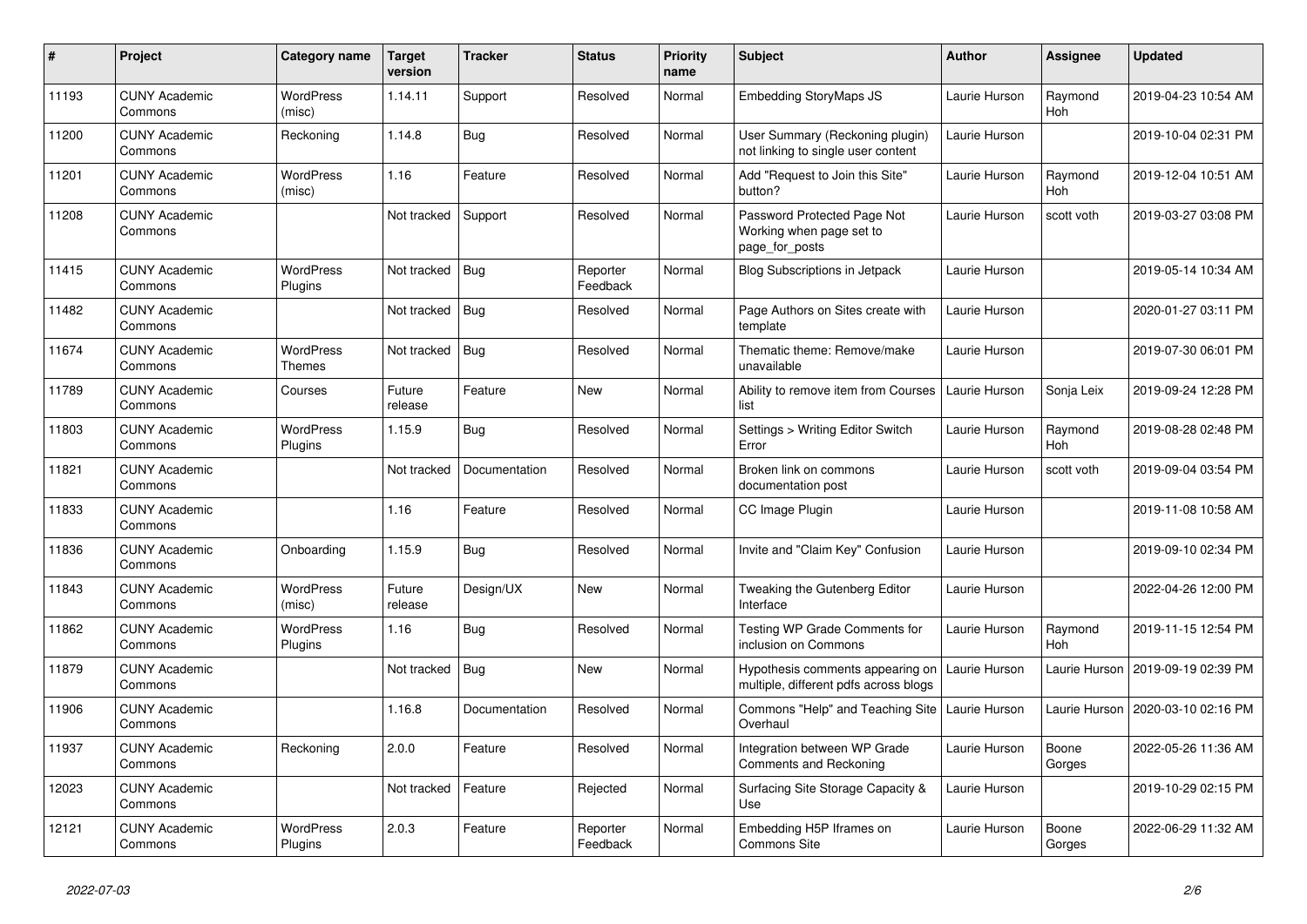| #     | <b>Project</b>                  | Category name                     | <b>Target</b><br>version | <b>Tracker</b> | <b>Status</b>        | <b>Priority</b><br>name | <b>Subject</b>                                                 | <b>Author</b> | Assignee        | <b>Updated</b>      |
|-------|---------------------------------|-----------------------------------|--------------------------|----------------|----------------------|-------------------------|----------------------------------------------------------------|---------------|-----------------|---------------------|
| 12139 | <b>CUNY Academic</b><br>Commons |                                   | 1.16.5                   | Feature        | Resolved             | Normal                  | <b>Addressing Redundant Links</b><br>Accessibility Issue       | Laurie Hurson | Boone<br>Gorges | 2020-02-11 10:57 AM |
| 12140 | <b>CUNY Academic</b><br>Commons | Accessibility                     | 1.17.0                   | Bug            | Resolved             | Normal                  | Fixing Size/Contrast of "Recently<br><b>Active Text"</b>       | Laurie Hurson | Boone<br>Gorges | 2020-07-14 12:22 PM |
| 12183 | <b>CUNY Academic</b><br>Commons |                                   | 1.16.1                   | <b>Bug</b>     | Resolved             | Normal                  | User cannot access their sites                                 | Laurie Hurson | Boone<br>Gorges | 2019-12-05 11:04 AM |
| 12275 | <b>CUNY Academic</b><br>Commons | <b>BuddyPress</b><br>(misc)       | Not tracked              | <b>Bug</b>     | Resolved             | Normal                  | Error in Members Directory                                     | Laurie Hurson | Boone<br>Gorges | 2020-01-09 02:40 PM |
| 12278 | <b>CUNY Academic</b><br>Commons | <b>WordPress</b><br>(misc)        | 1.16.3                   | Bug            | Resolved             | Normal                  | Cannot acces dashboard due to<br>'Critical Error"              | Laurie Hurson | Raymond<br>Hoh  | 2020-01-10 02:04 PM |
| 12328 | <b>CUNY Academic</b><br>Commons |                                   | Not tracked              | Support        | <b>New</b>           | Normal                  | Sign up Code for Non-CUNY<br>Faculty                           | Laurie Hurson |                 | 2020-01-28 10:25 AM |
| 12340 | <b>CUNY Academic</b><br>Commons | <b>Blogs</b><br>(BuddyPress)      | 1.16.7                   | Feature        | Resolved             | Normal                  | Tweaking CC licensing on sites                                 | Laurie Hurson | Raymond<br>Hoh  | 2020-03-10 11:54 AM |
| 12391 | <b>CUNY Academic</b><br>Commons | WordPress<br>Themes               | 1.16.5                   | Feature        | Resolved             | Normal                  | Theme request - Ocean WP                                       | Laurie Hurson |                 | 2020-02-11 11:28 AM |
| 12438 | <b>CUNY Academic</b><br>Commons | Courses                           | Not tracked              | <b>Bug</b>     | <b>New</b>           | Normal                  | Site appearing twice                                           | Laurie Hurson | Boone<br>Gorges | 2020-02-18 01:34 PM |
| 12446 | <b>CUNY Academic</b><br>Commons | Groups (misc)                     | Future<br>release        | Feature        | Reporter<br>Feedback | Normal                  | Toggle default site to group forum<br>posting                  | Laurie Hurson | Laurie Hurson   | 2020-03-10 11:57 AM |
| 12447 | <b>CUNY Academic</b><br>Commons | Courses                           | 1.18.0                   | Feature        | Resolved             | Normal                  | Tallying Forum Participation                                   | Laurie Hurson | Raymond<br>Hoh  | 2020-12-08 11:32 AM |
| 12448 | <b>CUNY Academic</b><br>Commons | Courses                           | 1.17.0                   | Bug            | Resolved             | Normal                  | Course metadata should update on<br>site/group metadata update | Laurie Hurson | Boone<br>Gorges | 2020-07-15 12:09 PM |
| 12484 | <b>CUNY Academic</b><br>Commons |                                   | Not tracked              | Support        | Reporter<br>Feedback | Normal                  | Sign up Code for COIL Course<br>starting in March              | Laurie Hurson | Matt Gold       | 2020-03-02 02:26 PM |
| 12519 | <b>CUNY Academic</b><br>Commons | User Experience                   | 1.16.8                   | <b>Bug</b>     | Resolved             | Normal                  | Registration and Home Page links<br>on Mobile                  | Laurie Hurson | Raymond<br>Hoh  | 2020-03-17 05:03 PM |
| 13068 | <b>CUNY Academic</b><br>Commons | Courses                           | 1.17.2                   | Bug            | Resolved             | Normal                  | Deleted groups appearing in<br>courses list                    | Laurie Hurson | Boone<br>Gorges | 2020-08-25 11:27 AM |
| 13578 | <b>CUNY Academic</b><br>Commons |                                   | 1.17.8                   | Support        | Resolved             | Normal                  | ODP File type upload                                           | Laurie Hurson |                 | 2020-11-17 09:52 AM |
| 13632 | <b>CUNY Academic</b><br>Commons |                                   | Not tracked              | <b>Bug</b>     | Resolved             | Normal                  | Deleting Files in Group Library                                | Laurie Hurson |                 | 2021-09-14 10:41 AM |
| 13650 | <b>CUNY Academic</b><br>Commons | Group Library                     | Future<br>release        | Feature        | New                  | Normal                  | Forum Attachments in Group<br>Library                          | Laurie Hurson |                 | 2021-11-19 12:30 PM |
| 13678 | <b>CUNY Academic</b><br>Commons | <b>WordPress</b><br><b>Themes</b> | 1.18.1                   | Feature        | Resolved             | Normal                  | Theme request                                                  | Laurie Hurson |                 | 2020-12-22 03:38 PM |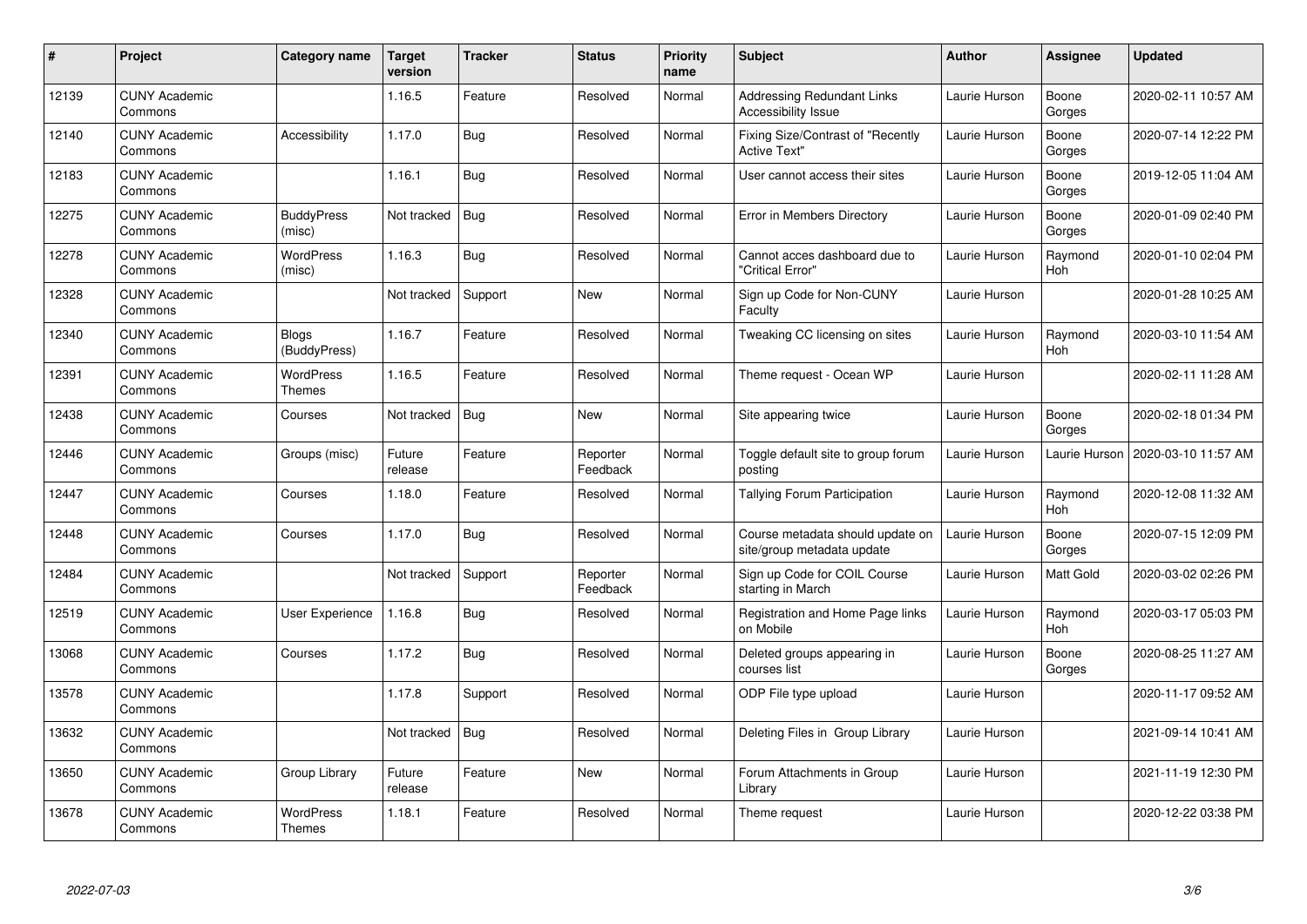| $\pmb{\#}$ | Project                         | Category name                | Target<br>version | <b>Tracker</b> | <b>Status</b> | Priority<br>name | <b>Subject</b>                                      | <b>Author</b> | <b>Assignee</b>   | <b>Updated</b>      |
|------------|---------------------------------|------------------------------|-------------------|----------------|---------------|------------------|-----------------------------------------------------|---------------|-------------------|---------------------|
| 13706      | <b>CUNY Academic</b><br>Commons |                              | 1.18.1            | Feature        | Resolved      | Normal           | Github embed                                        | Laurie Hurson |                   | 2020-12-22 03:39 PM |
| 13857      | <b>CUNY Academic</b><br>Commons |                              |                   | Publicity      | Resolved      | Normal           | Student Numbers for Annual Report   Laurie Hurson   |               |                   | 2021-01-24 01:04 PM |
| 13915      | <b>CUNY Academic</b><br>Commons |                              |                   | Support        | Resolved      | Normal           | Writing in Markdown Question                        | Laurie Hurson |                   | 2021-02-23 10:46 AM |
| 14018      | <b>CUNY Academic</b><br>Commons | Group Forums                 | 1.18.7            | Feature        | Resolved      | Normal           | Forum design improvements                           | Laurie Hurson | Boone<br>Gorges   | 2021-03-23 11:43 AM |
| 14051      | <b>CUNY Academic</b><br>Commons | Courses                      | Not tracked       | <b>Bug</b>     | Resolved      | Normal           | Updating Instructor on Course<br>Directory Listing  | Laurie Hurson | Boone<br>Gorges   | 2021-03-05 12:56 PM |
| 14095      | <b>CUNY Academic</b><br>Commons |                              | 1.18.7            | <b>Bug</b>     | Resolved      | Normal           | Ensemble Plugin not updating URL                    | Laurie Hurson | Boone<br>Gorges   | 2021-03-23 11:43 AM |
| 14115      | <b>CUNY Academic</b><br>Commons | Shortcodes and<br>embeds     | 1.18.6            | Feature        | Resolved      | Normal           | Add Twine Embed Plugin                              | Laurie Hurson | Boone<br>Gorges   | 2021-03-11 10:53 AM |
| 14170      | <b>CUNY Academic</b><br>Commons | Courses                      | 1.19.0            | Feature        | Resolved      | Normal           | Collecting OER Metadata                             | Laurie Hurson | Boone<br>Gorges   | 2022-01-04 12:02 PM |
| 14179      | <b>CUNY Academic</b><br>Commons | Home Page                    | 1.19.0            | Feature        | Resolved      | Normal           | Featured Sites and Groups for<br>Home Page Redesign | Laurie Hurson | Colin<br>McDonald | 2022-01-04 12:03 PM |
| 14208      | <b>CUNY Academic</b><br>Commons |                              |                   | Feature        | Resolved      | Normal           | Loom Videos                                         | Laurie Hurson |                   | 2021-03-23 02:25 PM |
| 14227      | <b>CUNY Academic</b><br>Commons |                              |                   | <b>Bug</b>     | Rejected      | Normal           | Missing Appearance section of<br>Dashboard          | Laurie Hurson |                   | 2021-03-24 04:08 PM |
| 14249      | <b>CUNY Academic</b><br>Commons |                              | Not tracked       | Bug            | Resolved      | Normal           | Loom Embed Issue                                    | Laurie Hurson |                   | 2021-04-13 11:07 AM |
| 14266      | <b>CUNY Academic</b><br>Commons |                              | Not tracked       | <b>Bug</b>     | Resolved      | Normal           | Jquery Emails?                                      | Laurie Hurson |                   | 2021-09-14 10:43 AM |
| 14287      | <b>CUNY Academic</b><br>Commons |                              | 1.18.8            | Feature        | Resolved      | Normal           | Add Eventbrite Plugin                               | Laurie Hurson |                   | 2021-04-13 11:21 AM |
| 14380      | <b>CUNY Academic</b><br>Commons |                              | 1.18.10           | Feature        | Resolved      | Normal           | <b>SPLOT Site for User stories</b>                  | Laurie Hurson |                   | 2021-05-11 11:37 AM |
| 14439      | <b>CUNY Academic</b><br>Commons | Spam/Spam<br>Prevention      | 2.0.2             | Support        | Resolved      | Normal           | Aprroved comments held for<br>moderation            | Laurie Hurson | Raymond<br>Hoh    | 2022-06-28 09:18 PM |
| 14451      | <b>CUNY Academic</b><br>Commons | <b>Blogs</b><br>(BuddyPress) | 1.18.10           | Bug            | Resolved      | Normal           | Search filtering not working<br>correctly           | Laurie Hurson | Boone<br>Gorges   | 2021-05-12 03:24 PM |
| 14457      | <b>CUNY Academic</b><br>Commons | Courses                      | 1.19.0            | Feature        | Resolved      | Normal           | Toggle for Public Sites in Course<br>Directory      | Laurie Hurson | Boone<br>Gorges   | 2022-01-04 11:16 AM |
| 14475      | <b>CUNY Academic</b><br>Commons |                              | Not tracked       | Publicity      | <b>New</b>    | Normal           | <b>OER Showcase Page</b>                            | Laurie Hurson | Laurie Hurson     | 2021-09-14 10:46 AM |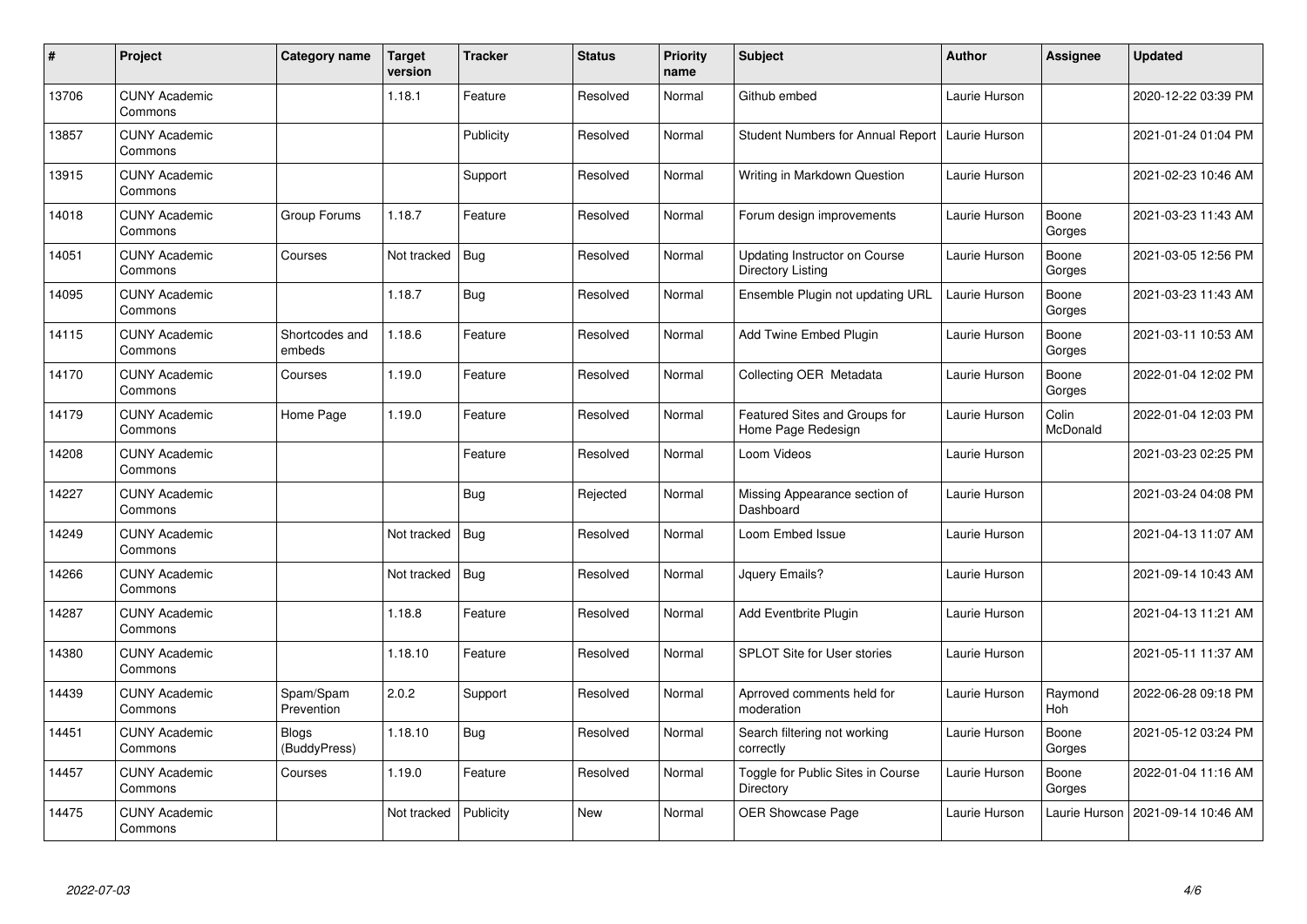| #     | Project                         | Category name               | <b>Target</b><br>version | <b>Tracker</b> | <b>Status</b>        | <b>Priority</b><br>name | <b>Subject</b>                                                                             | <b>Author</b> | <b>Assignee</b> | <b>Updated</b>      |
|-------|---------------------------------|-----------------------------|--------------------------|----------------|----------------------|-------------------------|--------------------------------------------------------------------------------------------|---------------|-----------------|---------------------|
| 14504 | <b>CUNY Academic</b><br>Commons |                             | Not tracked              | Publicity      | Reporter<br>Feedback | Normal                  | Adding showcases to home page<br>menu                                                      | Laurie Hurson | Boone<br>Gorges | 2022-01-19 03:26 PM |
| 14538 | <b>CUNY Academic</b><br>Commons |                             | Not tracked              | Support        | Reporter<br>Feedback | Normal                  | <b>Weebly To Commons</b>                                                                   | Laurie Hurson |                 | 2021-09-14 10:47 AM |
| 14726 | <b>CUNY Academic</b><br>Commons |                             | Not tracked              | Bug            | Resolved             | Normal                  | Group not letting me connect to<br>already existing site                                   | Laurie Hurson | Jeremy Felt     | 2021-09-10 10:08 AM |
| 14767 | <b>CUNY Academic</b><br>Commons | <b>WordPress</b><br>Plugins | Not tracked              | Support        | Resolved             | Normal                  | Kadence Block Plugin Icons not<br>workina                                                  | Laurie Hurson |                 | 2022-04-27 04:31 PM |
| 14777 | <b>CUNY Academic</b><br>Commons | Courses                     | 1.19.0                   | Outreach       | Resolved             | Normal                  | Email to faculty who create course<br>groups and site                                      | Laurie Hurson |                 | 2022-01-04 11:24 AM |
| 14786 | <b>CUNY Academic</b><br>Commons | Groups (misc)               | 1.19.0                   | Feature        | Resolved             | Normal                  | Adding "class project" purpose                                                             | Laurie Hurson | Boone<br>Gorges | 2022-01-04 11:20 AM |
| 14787 | <b>CUNY Academic</b><br>Commons | <b>Plugin Packages</b>      | Future<br>release        | Feature        | <b>New</b>           | Normal                  | Creating a "Design" plugin package                                                         | Laurie Hurson | scott voth      | 2022-04-27 04:56 PM |
| 14791 | <b>CUNY Academic</b><br>Commons |                             | Not tracked              | Bug            | Resolved             | Normal                  | Default author on conference<br>template                                                   | Laurie Hurson |                 | 2021-09-21 11:07 AM |
| 14878 | <b>CUNY Academic</b><br>Commons |                             |                          | Feature        | Rejected             | Normal                  | Bulk delete forum replies                                                                  | Laurie Hurson | Raymond<br>Hoh  | 2022-04-28 11:35 AM |
| 14897 | <b>CUNY Academic</b><br>Commons | Courses                     | 1.19.0                   | Feature        | Resolved             | Normal                  | Adding "Instructor" field to indicate<br>which Admin is Instructor of a<br>"teaching" site | Laurie Hurson | Raymond<br>Hoh  | 2022-01-04 11:19 AM |
| 14936 | <b>CUNY Academic</b><br>Commons |                             |                          | Bug            | <b>New</b>           | Normal                  | Commons websites blocked by<br>SPS campus network                                          | Laurie Hurson |                 | 2021-11-03 03:57 PM |
| 14940 | <b>CUNY Academic</b><br>Commons |                             |                          | Bug            | New                  | Normal                  | Discrepancy between Commons<br>profile "sites" and actual # of sites                       | Laurie Hurson |                 | 2021-11-08 11:09 AM |
| 15176 | <b>CUNY Academic</b><br>Commons |                             | Not tracked              | Support        | Reporter<br>Feedback | Normal                  | Archiving Q Writing & Old<br>Wordpress Sites on the Commons                                | Laurie Hurson |                 | 2022-02-08 10:28 AM |
| 15219 | <b>CUNY Academic</b><br>Commons | Lavout                      | 1.19.3                   | Bug            | Resolved             | Normal                  | Alignment with Rowling Theme                                                               | Laurie Hurson | Raymond<br>Hoh  | 2022-02-08 02:38 PM |
| 15220 | <b>CUNY Academic</b><br>Commons | Groups (misc)               | 2.0.0                    | Feature        | Resolved             | Normal                  | Extending the OER Metadata Tag                                                             | Laurie Hurson | Boone<br>Gorges | 2022-05-26 11:36 AM |
| 15251 | <b>CUNY Academic</b><br>Commons |                             | 1.19.3                   | Feature        | Resolved             | Normal                  | Add "Ultra" theme                                                                          | Laurie Hurson |                 | 2022-02-08 02:37 PM |
| 15368 | <b>CUNY Academic</b><br>Commons |                             | 1.19.4                   | Documentation  | Resolved             | Normal                  | Commons home page access                                                                   | Laurie Hurson |                 | 2022-02-17 02:24 PM |
| 15383 | <b>CUNY Academic</b><br>Commons | <b>WordPress</b><br>Themes  | 1.19.4                   | Feature        | Resolved             | Normal                  | Add Dazzling theme?                                                                        | Laurie Hurson | Boone<br>Gorges | 2022-02-22 11:01 AM |
| 15409 | <b>CUNY Academic</b><br>Commons |                             | Not tracked              | <b>Bug</b>     | Resolved             | Normal                  | <b>Commons Loading Slow</b>                                                                | Laurie Hurson |                 | 2022-02-22 02:32 PM |